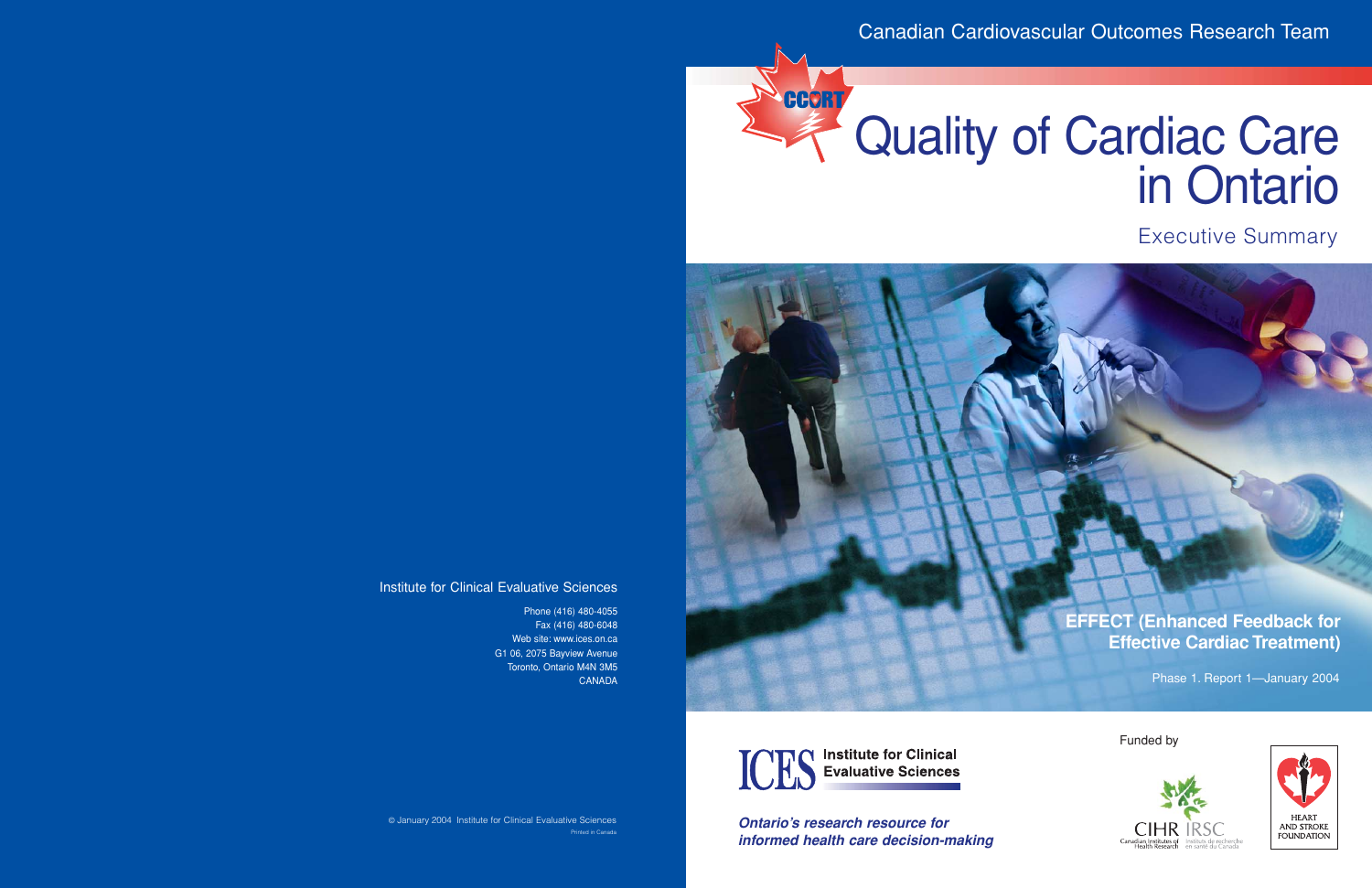### **Executive Summary**

#### **Background**

Cardiovascular disease continues to claim the lives of many Canadians and creates enormous disability for those who survive. While considerable progress has been made in developing effective treatment and therapies, significant opportunities remain to improve the quality of cardiac care provided for the benefit of all Canadians.

It is well known that there is an unacceptable delay between the availability of conclusive clinical trial evidence and its application to patient care. At the same time, it is challenging for clinicians to stay current due to the rapidly increasing volume of available information. Improving the quality of care increasingly rests on the ability to efficiently translate research knowledge into practice, so that patients may benefit sooner from the available scientific evidence.

Many jurisdictions, including Canada, have identified goals for improving the quality of cardiac care by improving the use of evidence-based therapies. The **Enhanced Feedback For Effective Cardiac Treatment (EFFECT) Study** focuses on a number of well-defined quality indicators demonstrated to improve patient outcomes and can provide direction and focus to quality improvement efforts for cardiac care. The investigators hope that the EFFECT Study will assist Ontario health care organizations to reduce the gap between research and practice and to continue to improve the quality of cardiac care for all Ontarians.

#### **EFFECT Study**

The EFFECT Study is one of the largest and most comprehensive initiatives in the world to measure and improve the quality of cardiac care. Using a randomized trial of cardiac care report cards, the study's objective is to determine whether developing and publishing report cards based on clinical data collected from patient charts leads to greater use of evidence-based therapy at hospitals that receive them.

The three-phase study focuses on acute myocardial infarction (AMI) and congestive heart failure (CHF) and involves 85 hospital corporations (consisting of 103 acute care hospitals) in Ontario.

**Phase I.** A retrospective chart review of hospitalizations for clinical data from 1999/00 and 2000/01 is being conducted for the 85 Ontario hospital corporations, which were randomized to two groups: Group A, early feedback (44 hospital corporations/53 hospitals) and Group B, delayed feedback (41 hospital corporations/50 hospitals).

*Report 1*. Report Cards on Group A. Released January 2004

*Report 2*. Report Cards on Group B. Data collection is still ongoing, and following analysis, will be released to hospitals in the fall of 2004.

The Phase I. Report 1 study sample consists of 5,958 AMI charts and 5,296 CHF charts for the Group A hospitals. In addition to demographic and treatment information, data also focus on two sets of quality indicators (one for AMI care and one for CHF care) specifically developed for use in this study by two expert panels whose membership included clinical leaders in cardiology, internal medicine, family practice, nursing, pharmacy and epidemiology.

**Phase II**. Report Cards for Group A & B (Release in 2005/2006) Group A. Retrospective chart review for 2004/05 hospitalizations Group B. Retrospective chart review for 2003/04 hospitalizations

**Phase III.** Final Report (Release in 2006) Impact Assessment: A comparison of results/improvement from Phase I to Phase II.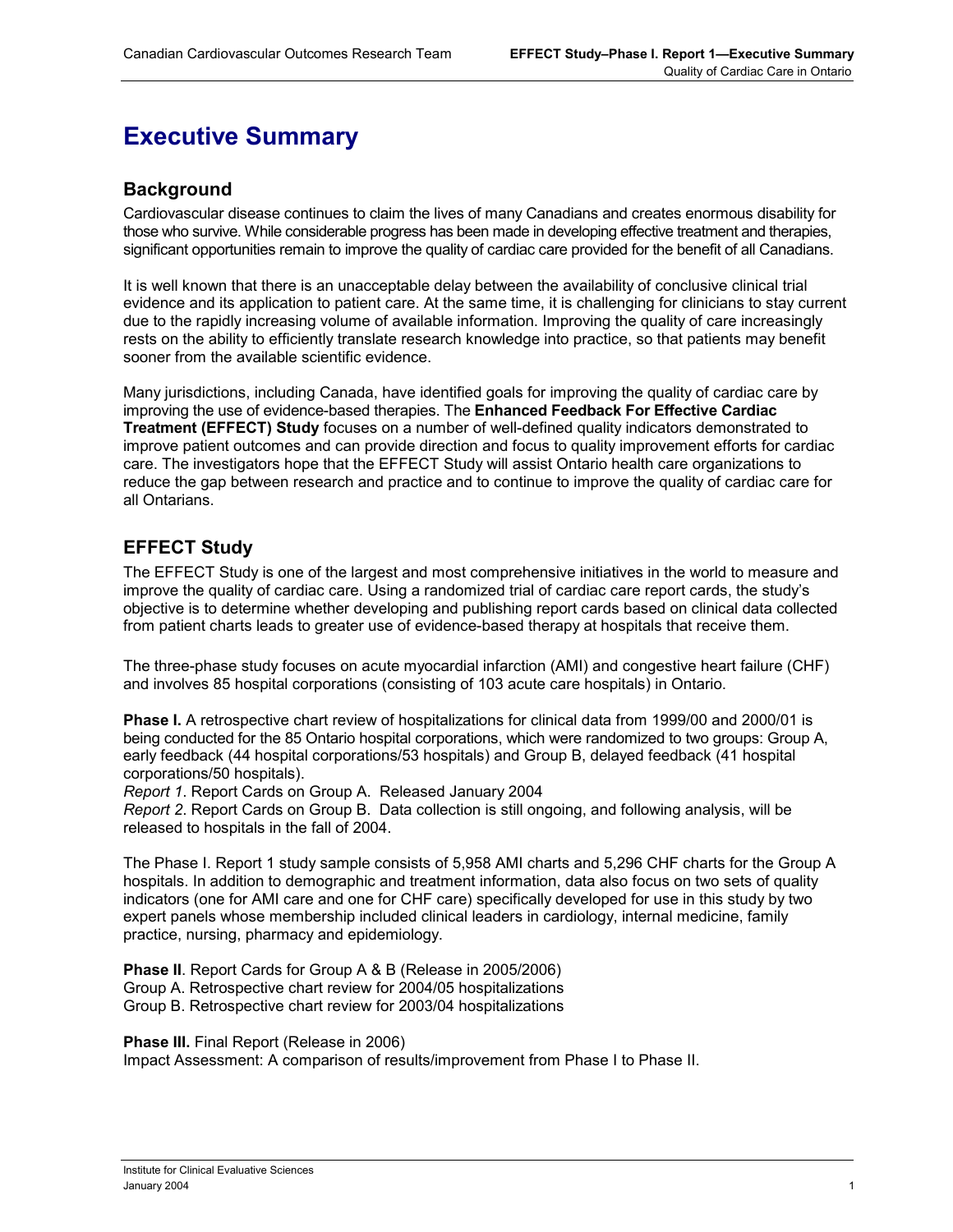#### **Key Findings**

Discussion of key findings includes the term "ideal" patients. An ideal patient is one who has the condition of interest e.g., AMI, has no contraindications to the specified intervention and is alive at the time of intervention.

#### **AMI Care**

- **Most (80%) Ontario AMI patients have at least one modifiable cardiac risk factor**—similar to the rates reported in a recent U.S. study.<sup>1</sup> Thirty-three percent of AMI patients in the EFFECT Study were current smokers, 44% were hypertensive, 31% had hyperlipidemia and 26% were diabetic.
- **Median "door to needle" time** for thrombolytic reperfusion therapy in Ontario hospitals is 37 minutes and approaching the target of  $\leq$  30 minutes.<sup>2</sup> The "door to needle" times were 11 minutes less when the Emergency physician made the decision to administer thrombolytic therapy and 10 minutes less when thrombolytic therapy was administered in the Emergency Department rather than in CCU/ICU.
- **Aggregate secondary prevention rate of 79%** in ideal patients is good overall (target is > 85%). However, approximately one in five Ontario AMI patients did not receive acetylsalicylic acid (ASA), beta-blockers, angiotensin converting enzyme (ACE) inhibitors or statins at hospital discharge when they were clinically indicated.
- **Potential to save 178–250 lives** of the approximately 17,000 new AMI patients in Ontario each year, if we can further improve the secondary prevention rate, by ensuring all appropriate patients receive ASA, beta-blockers, ACE inhibitors and statins at hospital discharge.
- **The 30-day mortality rate was 12% and the one-year-mortality rate was 20%** for AMI patients in the EFFECT Study. The one-year AMI re-admission rate was 11%.

#### **AMI Care Areas Identified for Continued Improvement**

- **Reperfusion therapy** could be made available to more patients—41% of patients presenting with ST-segment elevation MI (STEMI) did not receive this therapy.
- **"Door to needle" time** could be improved at a number of hospitals by ensuring thrombolytic therapy is initiated by the Emergency physician in the Emergency department rather than by a consultant or after transfer to CCU/ICU.
- **Lipid testing within the first 24 hours** of admission could be improved from the current level of 36% target level is > 85%.
- **Early administration of ASA and beta-blockers** in ideal patients warrants improvement, as does the rate of secondary prevention (ASA, beta-blockers, ACE inhibitors and statins) at many Ontario hospitals. Increased use of standard admitting orders and/or discharge plans could lead to higher utilization rates.